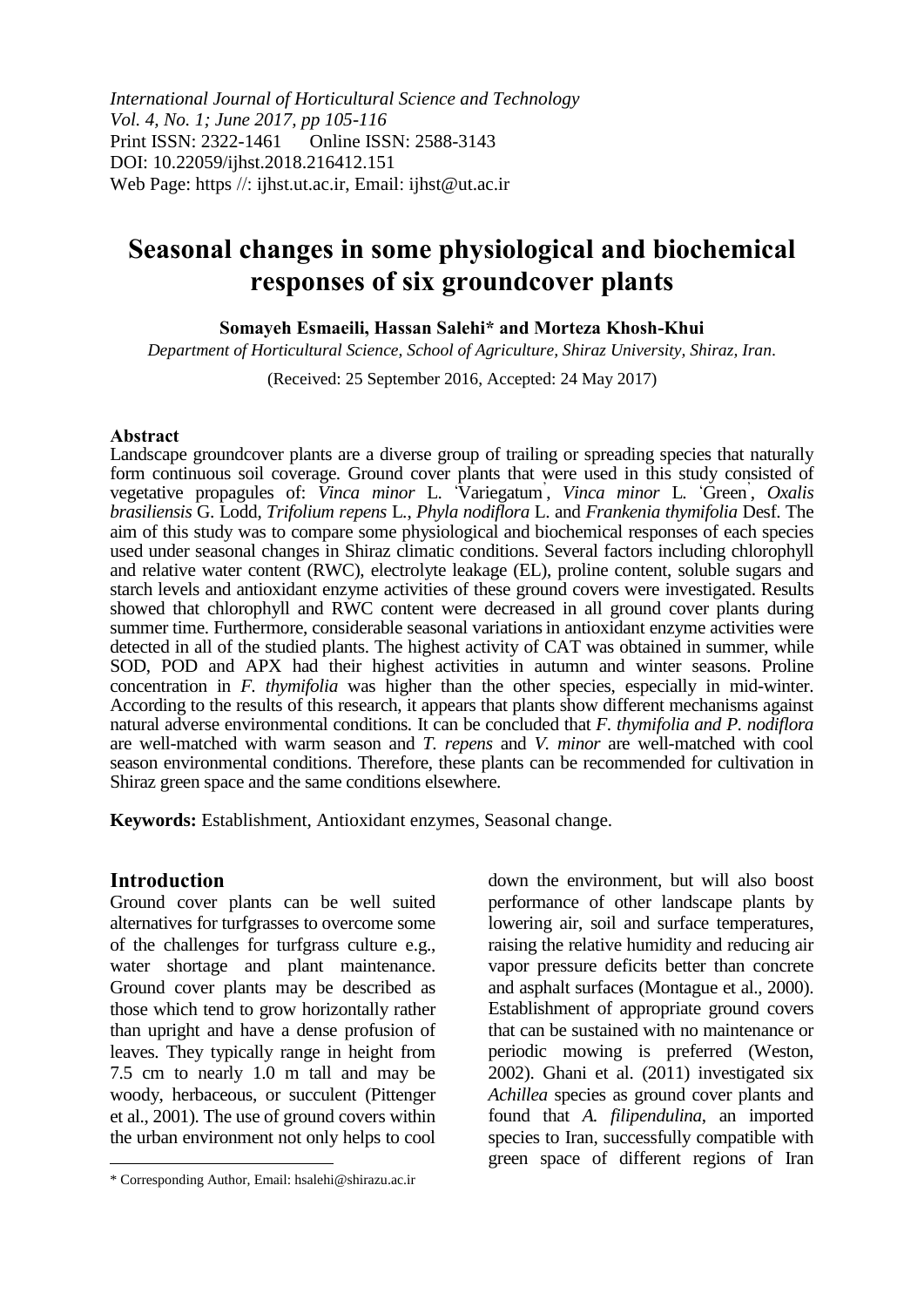together with *A. millefolium* (white flower), were reported as a superior species.

*Phyla nodiflora* L. (*Lippia nodiflora* (L.) Mihex) is a member of the family Verbenaceae, distributed in India, Ceylon, Baluchistan, South Africa and Central America (Terblanche and Kornelin, 1996). *Lippia* is a prostrate perennial broadleaf herb and has many branched stems, sometimes up to a meter in length. The plant has the ability to send down roots at nodes along the stems, and when well established *Lippia* can form a low maintenance and dense mat of ground cover species. *Lippia* was introduced in some areas as a soil stabilizer. Because of its massive tap root system, *Lippia* has the ability to draw moisture from very deep levels in the soil profile. Instead of stream banks being stabilized, they slump and collapse as a result of the soil being dried out to several meters. Its leaves are eaten in Ceylon and taken as tea in the Philippines. It is an aromatic, runner-producing plant with scanty roots and is used as a cure for adenopathy, chronic indolent ulcers, diuretic and aphrodisiac and is also used for treatment of heart diseases, ulcers, bronchitis, fevers, and colds (Kirtikar and Basu, 1975). Ravikanth et al*.* (2000) reported the anticancer compounds (halleridone and hallerone) from *P. nodiflora*.

White clover (*Trifolium repens* L*.*) is an herbaceous perennial legume that reproduces from seed as well as vegetatively from stolons. Under hot and dry conditions this plant die back to the stolons, but with prolonged summer drought the stolons would be died as well. In autumn, it will show a second smaller flush of vegetative growth. They will go to a slight dormancy in winter especially where cold conditions prevail. White clover is winter hardy and frost tolerant but has poor growth when the soil temperature is <5°C.

*Frankenia thymifolia* Desf is an evergreen, downy and interlace groundcover (Ghahreman, 2000). It belongs to Frankeniaceae family which is considerably saline and drought tolerant and suitable for saline soil reclamation (Easton and Kleindorofer, 2009). In a comparative study between sport turfgarass and *F. thymifolia* L., the annual maintenance costs of *F. thymifolia* in 100 m<sup>2</sup> was almost twice less than sport lawns and it required approximately 80% less water compared to sport lawn which is a mixture of *Cynodon dactylon* L. [Pers.], *Poa pratensis* L. and *Festuca rubra* L. (Shooshtarian and Tehranifar, 2010).

Periwinkle (*Vinca minor* L.) is an angiosperm and a cold tolerant, herbaceous evergreen plant commonly used as a ground cover. The leaves of this species that develop in the spring and summer are the same leaves that subsequently are exposed to low temperature and freezing conditions of autumn and winter (Huner et al., 1988). Shooshtarian and Salehi (2011) studied 10 species of groundcover plants in 4 regions of Kish landscape and reported that *Glaucium flavum* Crantz. *Achillea milleifolium* L. and *Carpobrotus acinaciformis* (L.) L. Bolus., are proper groundcover plants for Kish green spaces.

Acar and Var (2001) studied compatibility and ornamental potential of 19 groundcover plant species, endemic in Trabazon province (Turkey). They recommended two species of *Sedum spurium* and *Thymus praecox* for application in the urban green space because of their acclimation and high levels of coverage. Dou et al. (2004) recommended three out of 205 species of groundcover plants native to Yunnan province (China). Those three species were recommended due to their growth habit and ornamental features for urban landscape of tropical regions.

Responses of five Mediterranean halophytes (*Sarcocornia fruticosa* (L.) A.J. Scott, *Inula crithmoides* L., *Plantago crassifolia* Forssk*.*, *Juncus maritimus* Lam. and *J. acutus* J. Brun.) to seasonal changes in environmental conditions were studied by Gil et al. (2014). They proposed that tolerance mechanisms based on the control of ion transport and osmolyte biosynthesis, are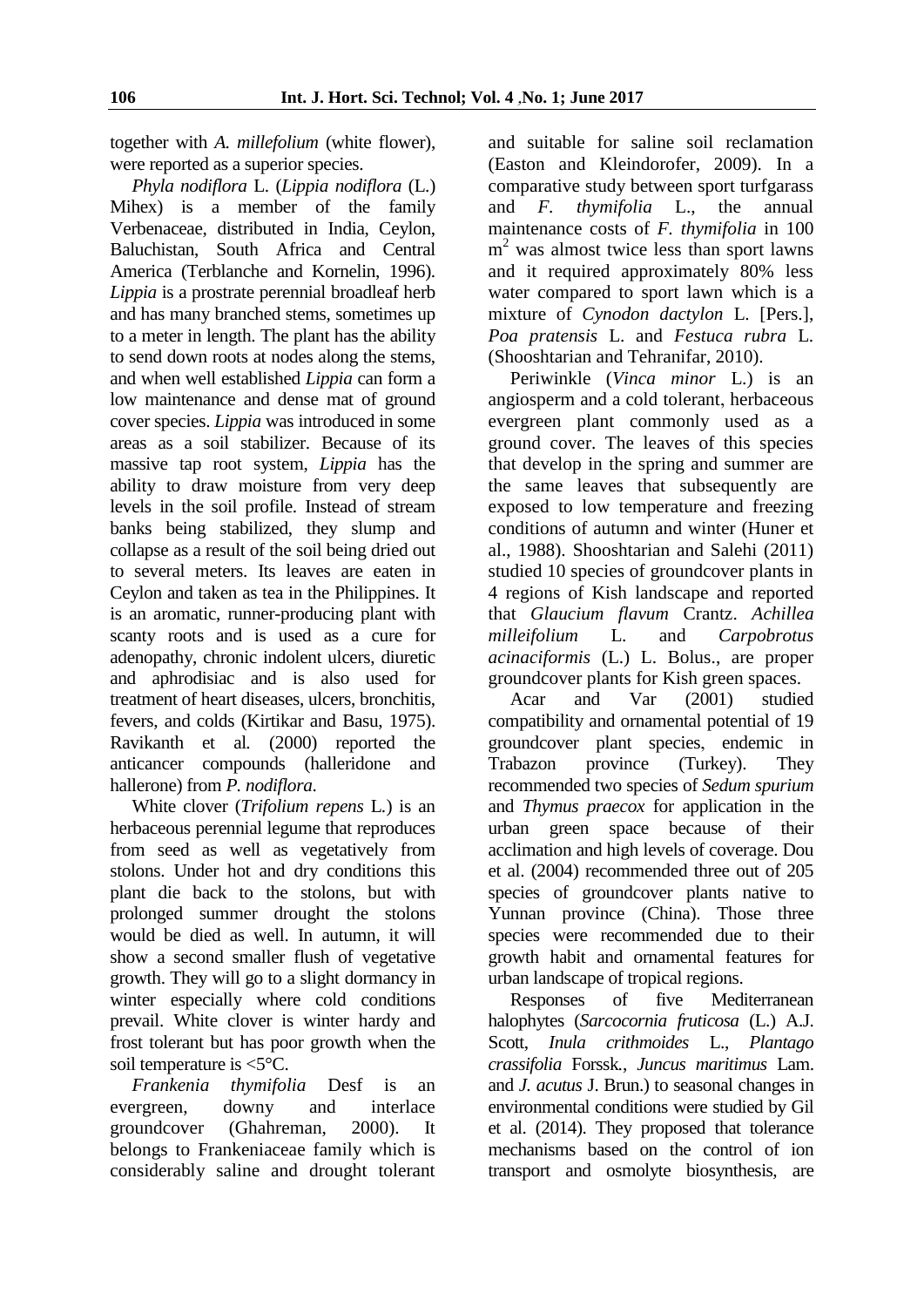efficient enough to avoid excessive ROS production and oxidative damage in the studied plants.

The amino acid proline normally accumulates in large quantities in higher plants in response to environmental stresses (Khedr et al., 2003). Plants employ antioxidant defense mechanisms against oxidative damage of reactive oxygen species. Some of the proteins made in response to such stresses are enzymes that synthesize compounds believed to serve as osmoprotectants, including proline, polyamines and glycine betaine (Udomchalothorn et al., 2009).

There are just few reports on establishment, growth, physiological and biochemical characteristics of ground covers during different months of the growing season in the natural environmental conditions. The aim of the present study was to investigate the seasonal changes in physiological and biochemical characteristics of the above mentioned plants in Shiraz city, Iran.

# **Materials and Methods**

## **Plant materials and experimental conditions**

This research was conducted at Eram Botanical Garden located in Shiraz (29° 38' N and  $52^{\circ}$  31' E, 1480 m). Some meteorological parameters of the experimental region during study are shown in Table 1.

| <b>Month</b> |      | Average monthly temperature (C) |        | <b>Sunny hours</b> | <b>Evaporation</b> (mm) | <b>Precipitation (mm)</b> |      | Average relative humidity (%) |     |
|--------------|------|---------------------------------|--------|--------------------|-------------------------|---------------------------|------|-------------------------------|-----|
|              | Mean | Max                             | Min    |                    |                         |                           | Mean | <b>Max</b>                    | Min |
| Apr.         | 15.6 | 23.2                            | 8      | 273.1              | 151.7                   | 99.9                      | 50   | 76                            | 24  |
| May.         | 18.3 | 25.9                            | 10.7   | 301.1              | 224.1                   | 41.9                      | 44   | 69                            | 20  |
| Jun.         | 26.1 | 35.5                            | 16.7   | 370                | 371.4                   | $\left( \right)$          | 24   | 41                            |     |
| Jul.         | 29.5 | 39.2                            | 19.8   | 366.1              | 430.6                   | $\left( \right)$          | 25   | 43                            |     |
| Aug.         | 29.9 | 38.6                            | 21.2   | 337.8              | 387                     | 3.5                       | 29   | 47                            | 11  |
| Sep.         | 26.1 | 35.7                            | 16.6   | 320.1              | 309.7                   | 0                         | 28   | 48                            |     |
| Oct.         | 20.3 | 30.5                            | 10.1   | 310.3              | 216.5                   |                           | 32   | 54                            | 10  |
| Nov.         | 14.2 | 21.1                            | 7.4    | 215.3              | 94.6                    | 101.2                     | 58   | 84                            | 32  |
| Dec.         | 9.8  | 17.2                            | 2.3    | 245.7              | 58.9                    | 1.1                       | 55   | 83                            | 27  |
| Jan.         | 3.2  | 8.7                             | $-2.2$ | 169.6              |                         | 94.7                      | 66   | 87                            | 46  |
| Feb.         | 6.9  | 14.2                            | $-0.3$ | 249.1              |                         | 92.2                      | 56   | 85                            | 27  |

|  |  | Table 1. Meteorological data of experimental region (2013). |  |
|--|--|-------------------------------------------------------------|--|
|  |  |                                                             |  |

Source: Meteorological Station of Shiraz, Iran

Plant materials were collected from Eram Botanical Garden nurseries and green spaces of Agricultural College of Shiraz University. Six ground cover plants that were used in the current study consisted of: *Vinca minor* L. 'Variegatum', *Vinca minor* L*.* 'Green', *Oxalis brasiliensis* G. Lodd, *Trifolium repens* L*.*, *Phyla nodiflora* L. and *Frankenia thymifolia* Desf. The plants were cultured  $25\times25$  cm<sup>2</sup> apart in plots (1  $\times$  $3 \text{ m}^2$ ) that were previously prepared by plowing and leveling the soil. Irrigation interval was one week according to its local cultivation method. Soil test was done before planting. The soil texture was sandy loam, pH was 7.8 and EC of the soil extract was 0.77 dsm<sup>-1</sup>. Total nitrogen, potassium and phosphor contents were 0.57%, 530

mg  $Kg^{-1}$  and 18 mg  $Kg^{-1}$ , respectively. Plants were cultured in mid-April 2013. Samples were collected every two months (mid-month) after the culturing time.

## **Chlorophyll content and Relative Water Content (RWC)**

RWC calculation was performed by incubating 0.2 g of fresh leaf sample in 50 ml of distilled water for 4 h. Then, the turgid weights of leaf samples were measured. The leaf samples were oven dried for calculating dry weight at 70 ◦C for 48 h. The RWC was determined by the following equation:

$$
RWC(\%)=(f.w-d.w/t.w-d.w) \times 100
$$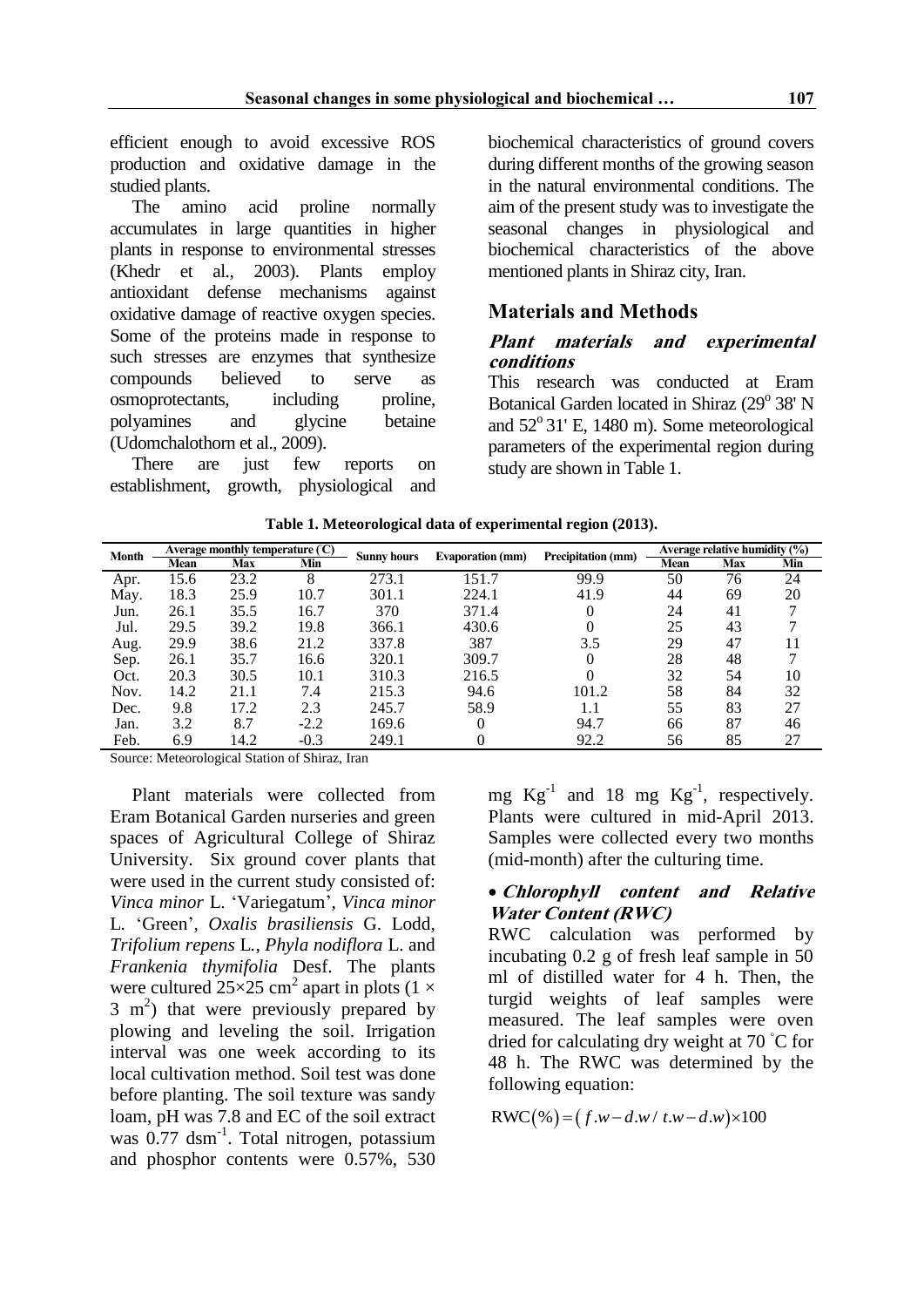where: f.w. is fresh-, d.w. is dry- and t.w. is turgid-weight (Nepomuceno et al., 1998; Sairam et al., 2002).

Chlorophyll content was estimated by the method of Saini et al. (2001) using the following formula:

following formula:<br>mg Chl / g f.w. = [(20.2 (*OD*645nm) +  $(8.02$  (*OD*663 nm)  $(20.2(OD64$ <br> $/ f.w \times 1000$ **ormula:**<br>=[(20.2(*OD*645*nm*) + (8.02(*OD*663*nm*)]×  $v/f.w \times 1000$ *v f w*

Where: OD is optical density, v is the final solution volume in ml and f.w. is tissue fresh weight in mg.

# **Electrolyte Leakage (EL) and Proline content**

EL in leaves measured, as described by Saadalla et al. (1990) using an electrical conductivity meter (Metrohm 644, Swiss) and calculated with the following formula:

$$
EL(\%){=}\left(\frac{EL1}{EL2}\right) \times 100
$$

Proline content was determined according to the method described by Bates et al. (1973). Using a spectrophotometer (UV-120-20, Japan) at 520 nm wavelength, appropriate proline standards were included for calculation of its concentrations in the samples.

#### **Extraction and assay of antioxidant enzymes**

Frozen leaf segments (0.5 g) were ground with liquid nitrogen and 2 ml of extraction buffer containing Tris (6.07 g) and PVP (0.5 g) (pH 8.0) was added in ice bath. The homogenate was centrifuged at  $13000 \times g$ for 20 min at 4 ◦C. Supernatant was used for enzyme activity assay. All steps in the preparation of the enzyme extract were carried out at 4 ◦C. All spectrophotometric analyses were conducted on a Shimadzu (UV-2401PC spectrophotometer.

Superoxide dismutase (SOD) activity was determined based on the method described by Beauchamp and Fridovich (1971), which measures the inhibition in the photochemical reduction of nitro blue tetrazolium (NBT) at 560 nm. One unit of the enzyme activity was defined as the amount of enzyme required to result in a 50% inhibition of the rate of NBT reduction which was measured at 560 nm.

Guaiacol peroxidase (GPX) activity was measured using modification of the procedure of Chance and Maehly (1995), the reaction mixture contained 50 mM (pH 7.0) potassium phosphate buffer, 13 mmol guaiacol, 5 mM  $H_2O_2$  and 33µl enzyme extract. The increase of absorbance due to oxidation of guaiacol was measured at 470  $nm (E = 26.6 \text{ mM}^{-1} \text{ cm}^{-1}).$ 

Ascorbate peroxidase (APX) activity was determined according to Nakano and Asada (1981), the reaction mixture consisted of 50 mM (pH 7.0) potassium phosphate buffer, 0.15 mM EDTA, 0.5 mM ascorbate,  $0.15$  mM  $H_2O_2$  and  $50$  µl<br>enzymes extract.  $H_2O_2$ -dependent enzymes extract.  $H_2O_2$ -dependent oxidation of ascorbate was followed by a decrease in the absorbance at 290 nm  $(E =$  $2.8 \text{ mM}^{-1} \text{ cm}^{-1}$ ).

Catalase (CAT) activity was calculated according to Chance and Maehly (1995) method. The reaction mixture contained 50 mM potassium phosphate buffer (pH 7.0), 15 mM  $H_2O_2$ . The reaction was initiated by addition of 50 µl of enzyme extract and activity was determined by measuring the initial rate of disappearance of  $H_2O_2$  at 240 nm ( $E = 39.4$  mM<sup>-1</sup> cm<sup>-1</sup>) for 60 s.

# **Total soluble sugars and starch analysis**

Phenol–sulfuric acid method was used to determine the total soluble sugars content (Dubois et al., 1956; Buysse and Merckx, 1993). Starch content in shoots was measured with the method described by McCready et al. (1950).

# **Statistical analysis**

Statistical analysis was done with SAS (ver. 9.1.3) software. Experiment was conducted in a complete randomized blocks design with three replications and means were compared using the least significant difference (LSD) test at  $p < 0.05$ .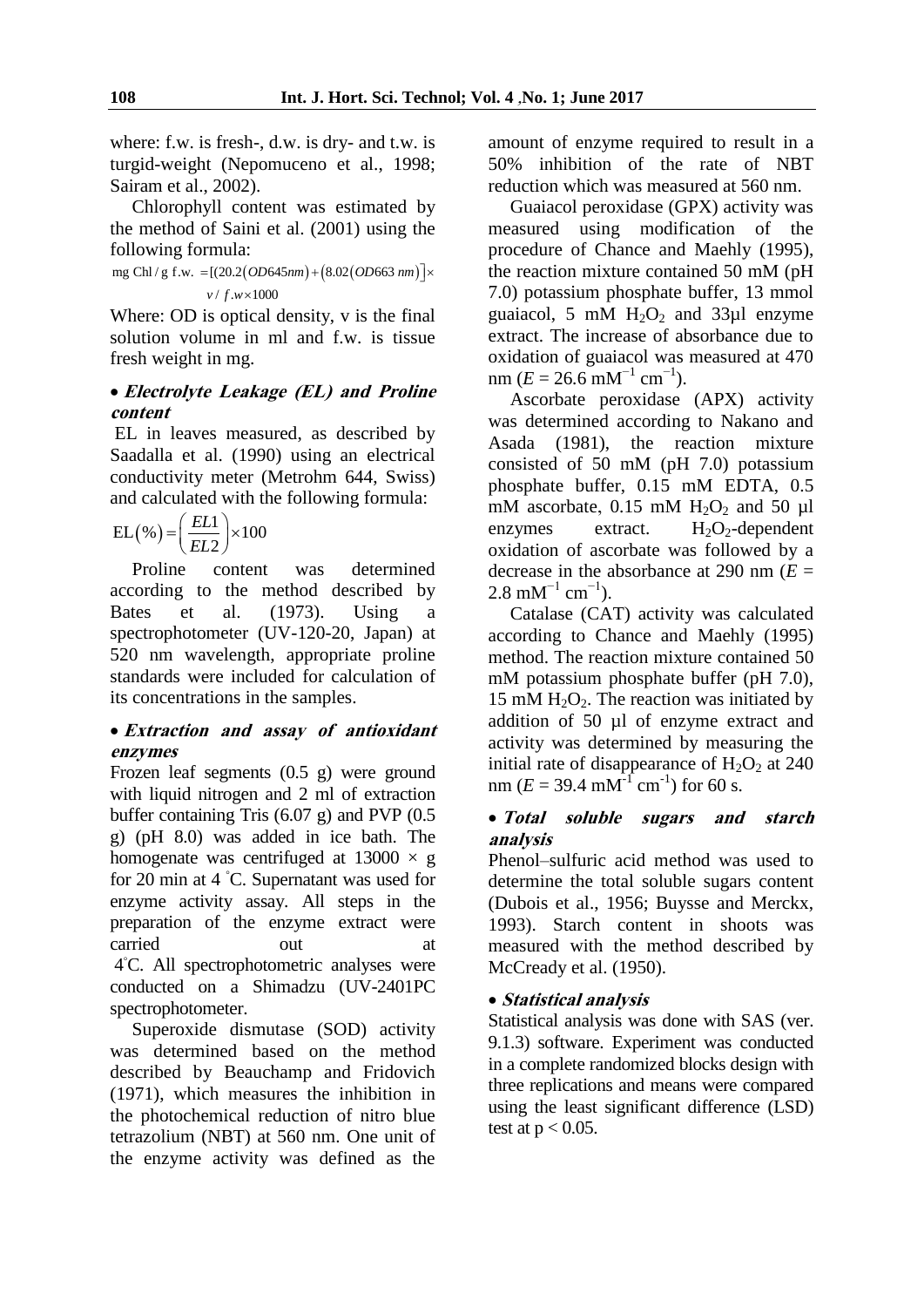#### **Results**

As shown in Table 2, the results of analysis of variance for most biochemical characteristics of *V. minor* 'Variegatum' L are significant at 5% level. Chlorophyll content and RWC had a decreasing trend from June to August. During the autumn, these characteristics were increased. Electrolyte leakage was decreased in August while it was increased in February. Proline content was significantly increased

in February compared to its content in other months. The total soluble sugar content increased from June to December. The starch content decreased until midsummer while it accumulated in autumn and winter. SOD, APX and CAT activity increased from June to August but APX activity decreased during the same period. However, except for CAT the activity of antioxidant enzymes were significantly increased during winter (Table 3).

**Table 2. Analysis of variance for physiological and biochemical traits of** *Vinca minor* **L.'Variegatum' under seasonal changes**

| Source of variation | DF | Chl        | <b>RWC</b> | EI.       | Proline  | <b>TSS</b> | ст<br>э     | POD       | APX       | <b>SOD</b> | <b>CAT</b> |
|---------------------|----|------------|------------|-----------|----------|------------|-------------|-----------|-----------|------------|------------|
| reatment            |    | $0.182$ ns | 207.836*   | 286.662** | $0.018*$ | 4770.293** | 17037.002** | $0.692**$ | 423.365** | 4156.400** | 33.974*    |
| Replication         |    | 0.065      | 183.824    | 44.834    | 0.003    | 442.11     | 50.952      | 0.002     | 0.07      | 56.267     | 4.082      |
| Error               |    | J.127      | 41.341     | 33.392    | 0.003    | 133.553    | 11.54       | 0.01      | 16.443    | 195.6      | 5.134      |
| $CV(\% )$           |    | 15.637     | 8.579      | 23.198    | 24.384   | 8.691      | 9.307       | 22.985    | 11.301    | 14.711     | 22.591     |

\*\* and \*Significantly different at 1% and 5% respectively. ns: Non significant

**Table 3. Seasonal changes in some parameters of** *Vinca minor* **L.'Variegatum'.**

| <b>Parameters</b>                      | June              | <b>August</b>     | <b>October</b>    | <b>December</b>    | February           |
|----------------------------------------|-------------------|-------------------|-------------------|--------------------|--------------------|
| Chlorophyll content (mg $g^{-1}$ f.w.) | $4.9+0.13$        | $3.901 \pm 0.11$  | $5.27 \pm 0.12$   | $5.27 \pm 0.12$    | $7.33 \pm 0.37$    |
| Relative water content (%)             | $68.68 \pm 2.64$  | $66.77 \pm 2.25$  | $71.86 \pm 5.19$  | $85.70 \pm 7.21$   | $81.71 + 5.04$     |
| Electrolyte leakage (%)                | $25.09 \pm 6.38$  | $11.44 \pm 1.75$  | $28.71 + 3.06$    | $21.26 \pm 2.17$   | $38.06 \pm 1.25$   |
| Proline ( $\mu$ mol $g^{-1}$ f.w.)     | $0.14 \pm 0.01$   | $0.23 \pm 0.025$  | $0.20+0.01$       | $0.23 \pm 0.05$    | $0.36 \pm 0.05$    |
| Total soluble sugar $(mg g^{-1} d.w.)$ | $102.64 \pm 2.90$ | $101.56 \pm 6.11$ | $165.43 \pm 8.06$ | $186.20 \pm 11.90$ | $109.06 \pm 8.55$  |
| Starch content (mg $g^{-1}$ d.w.)      | $65.67 + 3.79$    | $39.89 + 4.67$    | $72.67 \pm 8.60$  | $184.68 + 7.27$    | $204.47 \pm 1.65$  |
| SOD activity                           | $88.67 \pm 4.06$  | $101.33 + 5.70$   | $36.67 + 4.06$    | $111.33 + 5.93$    | $137.30 \pm 13.40$ |
| POD activity                           | $0.07 \pm 0.01$   | $0.08 \pm 0.01$   | $0.50 \pm 0.06$   | $0.27 \pm 0.03$    | $1.23 \pm 0.09$    |
| APX activity                           | $25.36 \pm 1.22$  | $20.71 \pm 1.40$  | $42.92 + 3.93$    | $45.41 \pm 1.25$   | $45.01 \pm 1.21$   |
| CAT activity                           | $12.24 \pm 0.89$  | $13.22 \pm 2.48$  | $11.42 \pm 0.78$  | $8.26 \pm 0.45$    | $5.01 \pm 0.65$    |

Data are presented as means ± standard error.

The analysis of variance in Table 4 revealed significant difference in chlorophyll content, total soluble sugars, and POD, SOD and CAT activities.

In *V. minor*, chlorophyll content, RWC, EL, proline and total soluble sugars, antioxidant enzymes activities were decreased from June to August. However, SOD and POD enzymes were significantly increased in autumn and winter. From midspring to mid-summer, CAT activity increased and then decreased throughout autumn and winter. The starch concentration rose continuously until the mid-autumn, and then reduced during winter (Table 5).

**Table 4. Analysis of variance for physiological and biochemical traits of** *Vinca minor* **L. under seasonal changes**

| Source of variation | DF | Chl       | RWC      | EI.      | Proline | TSS     | ST         | POD       | APX                | <b>SOD</b> | <b>CAT</b> |
|---------------------|----|-----------|----------|----------|---------|---------|------------|-----------|--------------------|------------|------------|
| <b>Treatment</b>    |    | 3587.128* | 95.407ns | 43.562ns | 0.010ns | 13.502* | $2.064$ ns | $0.653**$ | .009 <sub>ns</sub> | 4037.600** | $3.021**$  |
| Replication         |    | 5.778     | 129.647  | 4.147    | 0.004   | .125    | 15.903     | 0.019     | 3.06               | 1049.867   | 0.008      |
| Error               |    | 21.115    | 43.888   | 15.026   | 0.004   | 2.846   | 11.192     | 0.009     | .196               | 263.2      | 0.399      |
| $CV(\%$             |    | 20.499    | 8.134    | 28.821   | 5.343   | 14.747  | 27.381     | 14.822    | 22.186             | 15.926     | 20.12      |

\*\* and \*Significantly different at 1% and 5% respectively.

ns: Non significant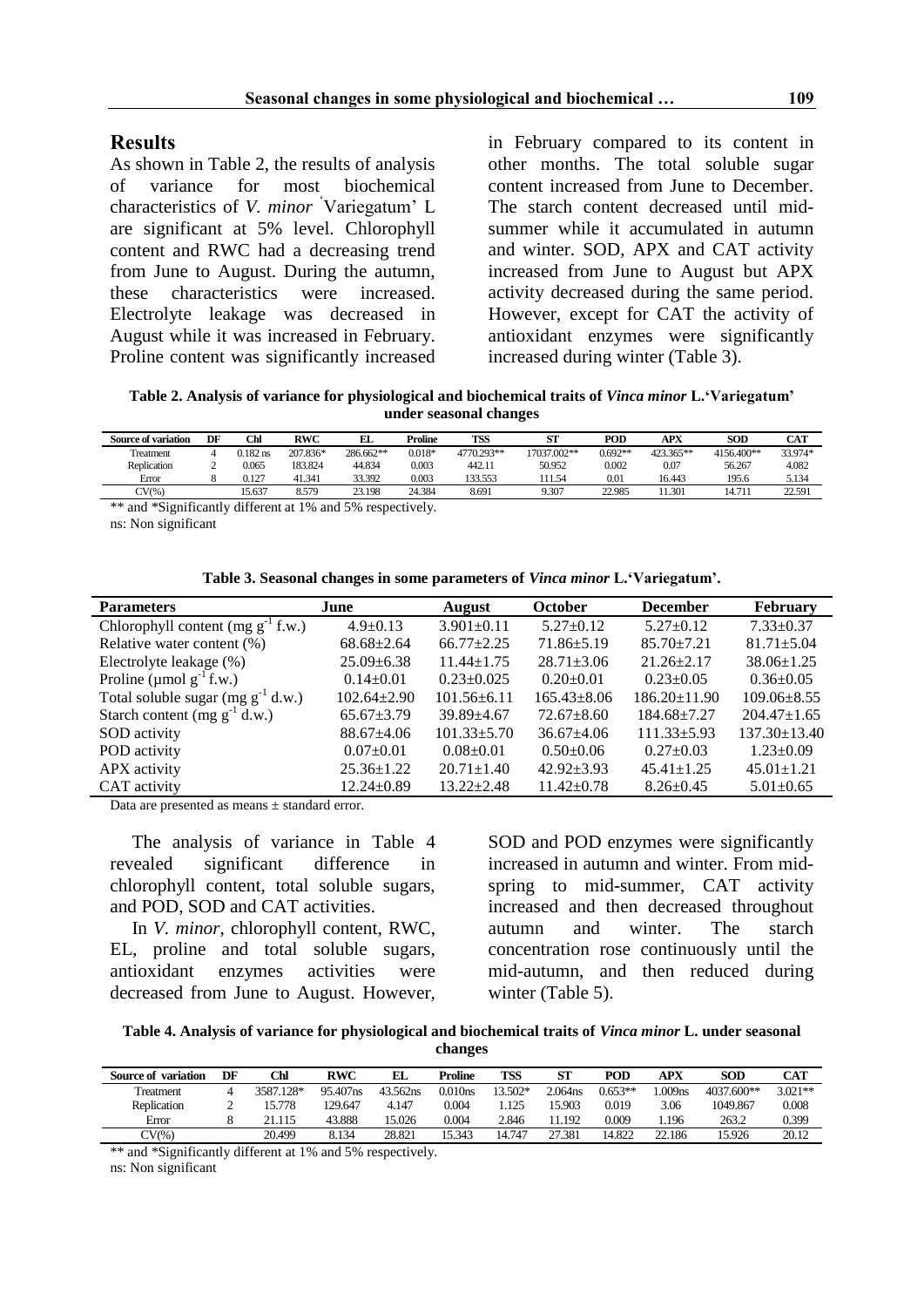| <b>Parameters</b>                      | June              | <b>August</b>    | October          | <b>December</b>   | <b>February</b>   |
|----------------------------------------|-------------------|------------------|------------------|-------------------|-------------------|
| Chlorophyll content (mg $g^{-1}$ f.w.) | $5.40\pm0.15$     | $4.75 \pm 0.62$  | $10.46 \pm 0.69$ | $7.32 \pm 1.42$   | $7.57 \pm 0.78$   |
| Relative water content (%)             | $76.24 + 4.27$    | $75.67 \pm 1.10$ | $82.04 + 3.73$   | $89.13 \pm 6.15$  | $84.15 + 5.53$    |
| Electrolyte leakage (%)                | $12.47 \pm 0.79$  | $7.59 \pm 1.45$  | $13.53 \pm 1.76$ | $16.75 + 3.45$    | $16.91 \pm 1.92$  |
| Proline ( $\mu$ mol $g^{-1}$ f.w.)     | $0.47 \pm 0.07$   | $0.37+0.03$      | $0.42 \pm 0.01$  | $0.46 \pm 0.02$   | $0.34 \pm 0.01$   |
| Total soluble sugar (mg $g^{-1}$ d.w.) | $11.21 \pm 1.67$  | $8.86 \pm 06$    | $13.30 \pm 0.95$ | $13.84 \pm 0.072$ | $9.99 \pm 0.24$   |
| Starch content (mg $g^{-1}$ d.w.)      | $11.25 \pm 2.33$  | $11.46 \pm 3.36$ | $12.67 \pm 1.42$ | $13.20 \pm 0.49$  | $12.50 \pm 1.13$  |
| SOD activity                           | $76.70 \pm 12.80$ | $72.00+6.93$     | $88.67 \pm 7.69$ | $110.00\pm4.62$   | $162.00 \pm 20.2$ |
| POD activity                           | $0.63 \pm 0.05$   | $0.26 \pm 0.04$  | $0.45 \pm 0.04$  | $0.41 + 0.03$     | $1.44 \pm 0.11$   |
| APX activity                           | $4.01 \pm 0.351$  | $4.91 \pm 0.14$  | $4.91 \pm 1.02$  | $5.57+0.34$       | $5.24 \pm 1.15$   |
| CAT activity                           | $16.24 \pm 2.43$  | $16.01 \pm 2.95$ | $5.09 \pm 0.89$  | $3.99 \pm 1.89$   | $13.01 \pm 1.2$   |
|                                        |                   |                  |                  |                   |                   |

**Table 5. Seasonal changes in some parameters of** *Vinca minor* **L.**

Data are presented as mean ± standard error

**Table 6. Analysis of variance for physiological and biochemical traits of** *Trifolium repens* **L***.* **under seasonal changes**

| <b>Source of variation</b> | DF | Chl        | <b>RWC</b> | EI.    | <b>Proline</b> | TSS       | SТ         | POD     | APX     | SOD      | CAT     |
|----------------------------|----|------------|------------|--------|----------------|-----------|------------|---------|---------|----------|---------|
| <b>Treatment</b>           |    | $35.235**$ | 48.549ns   | 0.610* | $0.981**$      | 3471.734* | $1.219$ ns | $.846*$ | 0.030ns | 23.182ns | $.164*$ |
| Replication                |    | 0.18       | 318.06     | .638   | 0.015          | 656.938   | 11.385     | 0.125   | 0.061   | 15.157   | 0.925   |
| Error                      |    | 2.724      | 96.303     | 0.117  | 0.065          | 542.978   | 4.489      | 0.464   | 0.089   | 20.723   | 0.261   |
| $\mathrm{CV}(\%$           |    | 17.872     | 1.75       | 9.73   | 21.219         | 23.992    | 23.666     | 24.326  | 26.41   | 28.74    | 18.371  |

\*\* and \*Significantly different at 1% and 5% respectively.

ns: Non significant

**Table 7. Seasonal changes in some biochemical and physiological parameters in** *Trifolium repens* **L***.*

| <b>Parameters</b>                      | June             | <b>August</b>    | <b>October</b>   | <b>December</b>  | <b>February</b>  |
|----------------------------------------|------------------|------------------|------------------|------------------|------------------|
| Chlorophyll content (mg $g^{-1}$ f.w.) | $5.963 \pm 0.55$ | $5.18 \pm 1.31$  | $11.06 \pm 0.33$ | $12.81 \pm 0.21$ | $11.16 + 1.23$   |
| Relative water content (%)             | $83.44 \pm 5.52$ | 79.76+4.22       | $79.90 + 2.33$   | $89.46 \pm 5.95$ | $85+12.10$       |
| Electrolyte leakage (%)                | $16.14 \pm 0.36$ | $16.14 \pm 0.36$ | $9.90+0.35$      | $9.58 \pm 0.27$  | $12.21 \pm 0.50$ |
| Proline ( $\mu$ mol $g^{-1}$ f.w.)     | $0.48 + 0.14$    | $3.49 + 0.17$    | $0.64 + 0.00$    | $3.21 + 0.14$    | $0.34 + 0.15$    |
| Total soluble sugar $(mg g^{-1} d.w.)$ | $65.32 + 3.27$   | $79.89 \pm 6.83$ | $105.0 + 20.7$   | $82.99 + 9.73$   | $152.4 + 19.1$   |
| Starch content (mg $g^{-1}$ d.w.)      | $44.07 \pm 0.01$ | $84.2 + 2.67$    | $143.04 + 0.14$  | $73.66 + 0.26$   | $90.3 + 1.60$    |
| SOD activity                           | $311.3 \pm 1.43$ | $252.0 \pm 1.10$ | $417.0 + 4.28$   | $171.3 + 2.47$   | $199.3 + 2.23$   |
| POD activity                           | $2.97 \pm 0.28$  | $1.69 \pm 0.55$  | $2.36 \pm 0.48$  | $3.29 + 0.16$    | $3.68 \pm 0.11$  |
| APX activity                           | $1.11 \pm 0.48$  | $1.13 \pm 0.64$  | $1.15 \pm 0.89$  | $0.99 + 0.47$    | $1.29 \pm 0.97$  |
| CAT activity                           | $11.35 \pm 0.33$ | $10.98 \pm 0.04$ | $4.84 + 0.037$   | $9.91 \pm 0.6$   | $4.52 \pm 0.43$  |
|                                        |                  |                  |                  |                  |                  |

Data are presented as mean ± standard error.

In *T. repens*, according to the result obtained from the analysis of variance significant differences at 5% level were observed for chlorophyll content, proline, EL, total soluble sugars, POD and CAT activities under seasonal changes (Table 6).

Leaf chlorophyll content and RWC were decreased from June to August in leaves of *T. repens*, while its maximum value was observed in December. Seasonal changes in EL and proline content were not significant in *T. repens*. In addition, total soluble sugars and starch contents were increased from June to October, then slightly decreased in December and again raised in February. SOD and POD activities were decreased from June to August and then increased in December and increased again in February (Table 7).

Statistical analyses for the evaluated traits in *P. nodiflora* L. were shown in Table 8. There were significant differences in RWC, El, total soluble sugars and POD at 5% level due to seasonal changes. Chlorophyll content was slightly decreased in the mid-summer and was significantly decreased in winter. In addition, EL and proline content were the lowest in October compared to other months. Total soluble sugars were continuously increased from June to December, while their contents were decreased in February. Starch accumulation occurred in December and decreased in February. Antioxidant enzymes showed significant differences among different months. SOD and CAT activities were notably decreased from mid-June to mid-December. However, POD and APX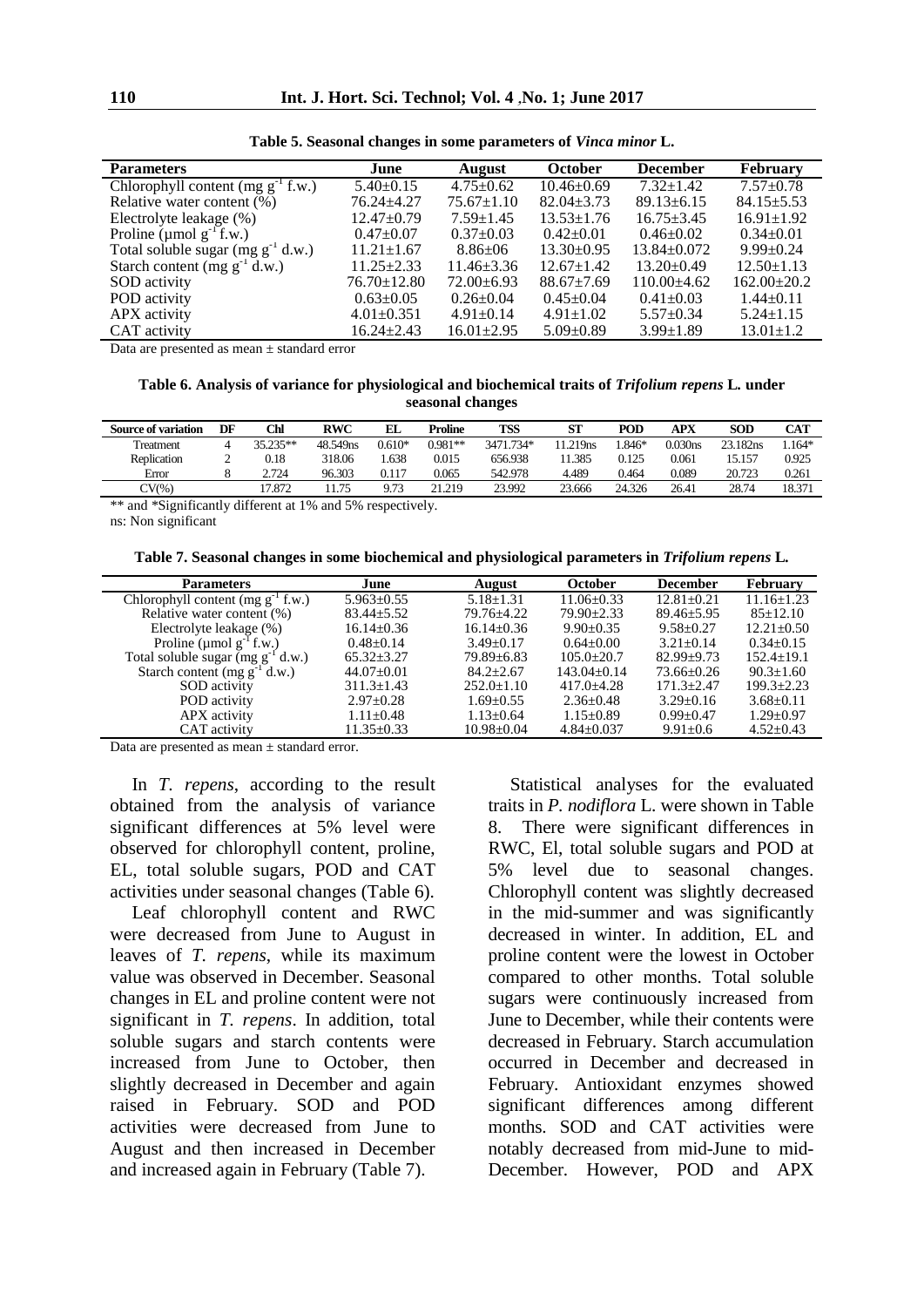activities significantly decreased in mid-

summer and rose in mid- winter (Table 9).

In *F. thymifolia*, as indicated in Table 10, there were significant differences in chlorophyll content, RWC, proline, total soluble sugars, and POD, SOD and CAT activities. RWC was significantly decreased in December compared to other months, while no significant difference was found in regard to chlorophyll content among other months. Highest EL and proline content were observed in mid-autumn and mid-winter, respectively. Total soluble sugars were continuously increased from mid-June to mid-February. In addition, starch content was increased from mid-June to mid-October but slightly reduced in December and February. SOD and POD activities were continuously increased from June to February. CAT and APX activities also were increased in February (Table 11).

**Table 8. Analysis of variance for physiological and biochemical traits of** *Phyla nodiflora* **L. under seasonal changes**

| <b>Source of variation</b> | DF | °hl             | RWC      | EL       | Proline | TSS      | SΊ       | POD       | APX                | SOD      | CAT        |
|----------------------------|----|-----------------|----------|----------|---------|----------|----------|-----------|--------------------|----------|------------|
| Treatment                  |    | $\degree$ 368ns | 143.613* | 20.890** | 0.345   | 49.929** | 23.484ns | $0.731**$ | .607 <sub>ns</sub> | 49.497ns | $0.767$ ns |
| Replication                |    | 0.406           | 97.859   | 41.83    | 0.013   | 2.832    | 3.688    | 0.021     | 0.698              | 2.029    | 0.165      |
| Error                      |    | .705            | 25.592   | 2.994    | 0.028   | 3.066    | 7.946    | 0.055     | 0.757              | 19.188   | 0.232      |
| $CV\%$                     |    | 17.726          | 6.021    | 14.055   | 20.254  | 15.846   | 21.927   | 22.439    | 21.711             | 25.222   | 19.172     |

\*\* and \*Significantly different at 1% and 5% respectively.

ns: Non significant

**Table 9. Seasonal changes in some physiological and biochemical traits of** *Phyla nodiflora* **L***.*

| <b>Parameters</b>                      | June             | <b>August</b>    | <b>October</b>  | <b>December</b> | <b>February</b>  |
|----------------------------------------|------------------|------------------|-----------------|-----------------|------------------|
| Chlorophyll content (mg $g^{-1}$ f.w.) | $5.14 + 0.28$    | $4.75 \pm 0.77$  | $5.72+0.41$     | $4.75 + 0.42$   | $3.31 + 0.22$    |
| Relative water content (%)             | $81.36 \pm 4.17$ | $80.69 + 2.17$   | $80.00+2.39$    | $96.35 + 3.65$  | $81.73 \pm 5.06$ |
| Electrolyte leakage (%)                | $14.24 \pm 1.87$ | $14.24 \pm 1.87$ | $12.04 + 2.15$  | $7.88 + 0.34$   | $13.14 \pm 2.48$ |
| Proline ( $\mu$ mol $g^{-1}$ f.w.)     | $0.49 + 0.06$    | $0.23+0.09$      | $1.39 + 0.15$   | $0.37+0.08$     | $1.47 + 0.03$    |
| Total soluble sugar (mg $g^{-1}$ d.w.) | $28.83+0.24$     | $88.00 \pm 0.25$ | $218.4 + 2.12$  | $239.04+0.13$   | $112.8 \pm 0.63$ |
| Starch content (mg $g^{-1}$ d.w.)      | $175.2 + 2.22$   | $130.3 + 1.47$   | $231.5+1.92$    | $260.2+0.89$    | $84.19 \pm 0.52$ |
| SOD activity                           | $193.3+0.27$     | $184.0 + 1.89$   | $475 + 4.03$    | $270.00+0.03$   | $504.0 + 2.52$   |
| POD activity                           | $1.33 \pm 0.07$  | $0.063 + 0.03$   | $1.16 \pm 0.18$ | $2.59+0.11$     | $1.41 \pm 0.17$  |
| APX activity                           | $16.45 + 0.34$   | $8.47+0.44$      | $21.71 + 0.29$  | $15.30+0.19$    | $22.94 + 0.89$   |
| CAT activity                           | $10.12 \pm 0.09$ | $7.26 \pm 0.37$  | $4.15 \pm 0.19$ | $4.03 \pm 0.16$ | $7.78 \pm 0.39$  |

Data are presented as mean ± standard error.

#### **Table 10. Analysis of variance for physiological and biochemical traits of** *Frankenia thymifolia* **Desf***.* **under seasonal changes**

| <b>Source of variation</b> | DF | Chl       | <b>RWC</b> | EL        | Proline | <b>TSS</b> | ST      | POD       | APX     | SOD      | CAT       |
|----------------------------|----|-----------|------------|-----------|---------|------------|---------|-----------|---------|----------|-----------|
| Treatment                  |    | $0.559**$ | 322.361*   | 160.888ns | $.676*$ | 50.746**   | 0.482ns | $0.104**$ | 0.529ns | 51.583** | $0.923**$ |
| Replication                | ∸  | 0.135     | 22.64      | 20.171    | 0.349   | 0.19       | 0.145   | 0.011     | 0.06    | 17.635   | .091      |
| Error                      |    | 0.044     | 49.818     | 50.485    | 0.404   | 2.57       | 0.143   | 0.005     | 0.287   | 4.976    | 0.124     |
| CV(% )                     |    | 8.449     | 9.716      | 3.182     | 18.772  | 17.523     | 20.7    | 19.948    | 13.619  | 19.944   | 15.083    |

\*\* and \*Significantly different at 1% and 5% respectively.

ns: Non significant

| Table 11. Seasonal changes in some physiological and biochemical traits of Frankenia thymifolia Desf. |  |  |  |  |  |
|-------------------------------------------------------------------------------------------------------|--|--|--|--|--|

| <b>Parameters</b>                       | June             | <b>August</b>    | <b>October</b>   | <b>December</b>  | February         |  |
|-----------------------------------------|------------------|------------------|------------------|------------------|------------------|--|
| Chlorophyll content (mg $g^{-1}$ f.w.)  | $4.5 \pm 0.01$   | $4.03+0.14$      | $8.02+0.11$      | $9.07+0.26$      | $6.41 \pm 0.08$  |  |
| Relative water content (%)              | $69.92 \pm 2.91$ | $69.89 \pm 1.81$ | $76.01 + 4.53$   | $59.55 + 3.42$   | $87.87 + 5.48$   |  |
| Electrolyte leakage (%)                 | $55.46 \pm 4.92$ | 55.46+4.92       | $64.32 + 2.57$   | $49.30 + 3.82$   | $44.96 \pm 2.11$ |  |
| Proline ( $\mu$ mol $g^{-1}$ f.w.)      | $12.67 \pm 0.17$ | $13.89 \pm 0.21$ | $7.72 \pm 0.15$  | $7.16 \pm 0.63$  | $19.44 \pm 0.40$ |  |
| Total soluble sugars $(mg g^{-1} d.w.)$ | $19.71 + 0.76$   | $30.16 \pm 0.19$ | $105+1.07$       | $191.6 + 0.81$   | $146.6 + 1.03$   |  |
| Starch content (mg $g^{-1}$ d.w.)       | $28.57 \pm 0.18$ | $60.1 \pm 0.27$  | $294.6 \pm 0.01$ | $111.3 \pm 0.30$ | $72.5 + 0.21$    |  |
| SOD activity                            | $46.67 \pm 0.52$ | $78.7 + 1.74$    | $128.7+0.18$     | $134.7+0.37$     | $331\pm3.01$     |  |
| POD activity                            | $0.03+0.04$      | $0.04 + 0.03$    | $0.11 + 0.03$    | $0.34 + 0.07$    | $0.29 + 0.05$    |  |
| APX activity                            | $17.04 \pm 0.25$ | $14.38 \pm 0.18$ | $12.96 \pm 0.19$ | $13.13 \pm 0.31$ | $21.34 \pm 0.42$ |  |
| CAT activity                            | $6.89 + 0.47$    | $9.04 + 0.36$    | $2.54 \pm 0.29$  | $4.13 \pm 0.06$  | $6.90 \pm 0.30$  |  |

Data are presented as mean ± standard error.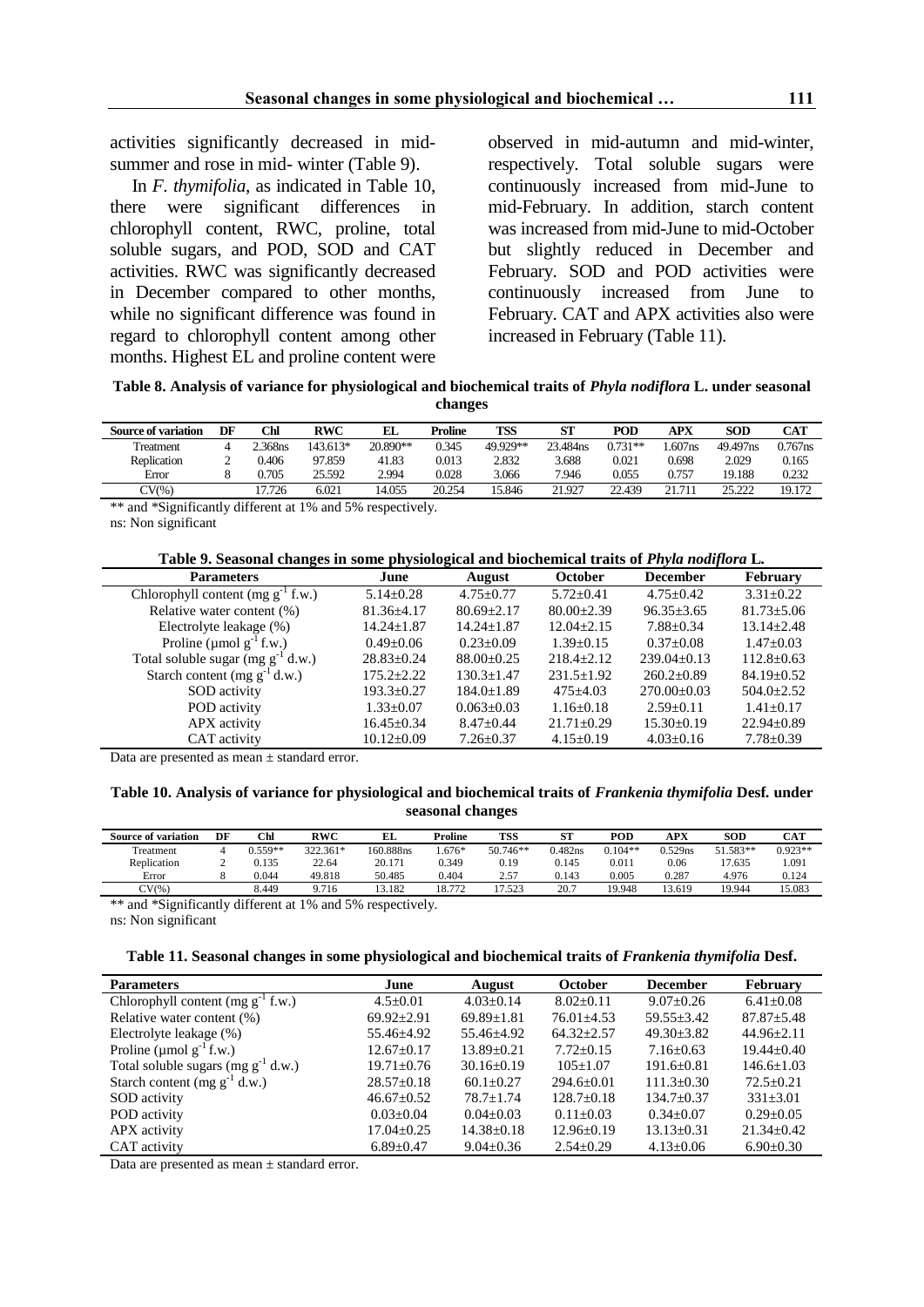For *Oxalis brasiliensis*, ANOVA analysis showed significant differences at 5% level in chlorophyll content, RWC, total soluble sugars, starch content, POD and SOD activities among different seasons. The results indicated that chlorophyll content was significantly increased in autumn and winter. There was no significant difference in EL among other months. However, highest EL was detected in mid-winter. Proline content was significantly decreased in October. Total soluble sugars were significantly increased from June to February. Highest starch content was observed in October and a slight decrease was found in December and February. SOD and POD activities were maximum during late autumn and midwinter. APX and CAT activities were at the lowest levels in October and February, respectively (Table 13).

**Table 12. Analysis of variance for physiological and biochemical traits of** *Oxalis brasiliensis* **G***.* **Lodd***..*  **under seasonal changes**

| <b>Source of variation</b> | DF | Chl        | <b>RWC</b> | EL       | Proline | TSS      | <b>ST</b> | POD       | APX    | <b>SOD</b> | <b>CAT</b> |
|----------------------------|----|------------|------------|----------|---------|----------|-----------|-----------|--------|------------|------------|
| Treatment                  |    | 8200.548** | $7.630*$   | 20.682ns | 0.382ns | 81.474** | $0.098*$  | $0.399**$ | .307ns | 17.948*    | $0.036$ ns |
| Replication                | ∠  | 545.846    | 9.008      | 0.089    | 0.787   | 18.102   | 0.009     | 0.009     | 0.472  | 0.671      | 0.003      |
| Error                      |    | 343.143    | .744       | 0.542    | 0.357   | 19.108   | 0.026     | 0.007     | 0.600  | 2.957      | 0.023      |
| $CV(\%)$                   |    | 17.346     | 18.263     | 17.815   | 18.603  | 5.274    | 38.449    | 21.531    | 18.741 | 15.178     | 32.382     |

\*\* and \*Significantly different at 1% and 5% respectively.

ns: Non significant

**Table 13. Seasonal changes in some physiological and biochemical traits of** *Oxalis brasiliensis* **G. Lodd***.*

| <b>Parameters</b>                       | June             | <b>August</b>    | <b>October</b>   | <b>December</b>   | <b>February</b>  |
|-----------------------------------------|------------------|------------------|------------------|-------------------|------------------|
| Chlorophyll content (mg $g^{-1}$ f.w.)  | $1.84 + 0.09$    | $1.20 \pm 0.16$  | $4.16\pm0.40$    | $6.55+0.59$       | $6.93 \pm 0.46$  |
| Relative water content (%)              | $82.06 \pm 1.6$  | $75.74 \pm 0.98$ | $89.34 + 4.3$    | $86.30 \pm 1.43$  | $80.98 \pm 2.73$ |
| Electrolyte leakage (%)                 | $9.13 \pm 0.23$  | $9.13 \pm 0.23$  | $10.10 \pm 0.31$ | $9.75 \pm 0.41$   | $15.50\pm0.60$   |
| Proline ( $\mu$ mol $g^{-1}$ f.w.)      | $0.25 \pm 0.05$  | $0.36 \pm 0.16$  | $0.12 \pm 0.02$  | $0.18+0.02$       | $0.29 \pm 0.09$  |
| Total soluble sugars (mg $g^{-1}$ d.w.) | $50.92 \pm 1.18$ | $50.72 + 5.76$   | $144.9 + 22.70$  | $128.07 \pm 8.32$ | $159.36 + 4.37$  |
| Starch content (mg $g^{-1}$ d.w.)       | $32.47+0.29$     | $47.69 \pm 0.75$ | $46.7 \pm 1.21$  | $101.9 \pm 1.31$  | $52.3 \pm 1.23$  |
| SOD activity                            | $82.67 \pm 0.31$ | $117.3 \pm 1.15$ | $82.0 \pm 0.32$  | $198 \pm 1.53$    | $194+0.54$       |
| POD activity                            | $0.02+0.01$      | $0.04 \pm 0.01$  | $0.02+0.01$      | $0.94 \pm 0.06$   | $0.29 \pm 0.09$  |
| APX activity                            | $19.61 \pm 0.26$ | $19.81 \pm 0.25$ | $8.81 \pm 0.09$  | $21.75 \pm 0.68$  | $19.10+0.60$     |
| CAT activity                            | 15.01±0.17       | $15.18 \pm 0.79$ | $7.911 \pm 0.30$ | $10.46 \pm 0.28$  | $4.298 \pm 0.10$ |

Data are presented as mean  $\pm$  standard error.

#### **Discussion**

Results obtained from present study suggest that *P. nodiflora* L. and *T. repens* were vigorously spread during the first month and the whole area was covered in comparison with other ground cover plants. This is due to the stoloniferous growth habit of these plants which prevented weed infestation. The only problem of *P. nodiflora* L*.* is yellowing and browning of upper branches with low temperatures and short day-length during autumn and winter seasons. It appears that with fertilizer management this problem can be properly removed. *T. repens* L*.* and *V. minor*  maintained their performance during experiment. Ranking of the studied plants based on their establishment rate after the first month can be as: *P. nodiflora*, *T. repens*, *F. thymifolia*, *V. minor*, *V. minor* ٬Variegatum٫ L. and *O. brasiliensis*, respectively*.*

Color change of leaves in *P. nodiflora* and *F. thymifolia* was increased during autumn and winter. *P. nodiflora* had pale green and brown colors in upper leaves, during autumn and winter. *F. thymifolia* had a purple color in shoot upper parts in autumn and winter. Therefore, *P. nodiflora* can be used as a grass substitute for lawns in tropical areas. It is also evergreen in areas protected from frost; and generally, is a good nectar producing plant for butterflies. It is an attractive plant rambling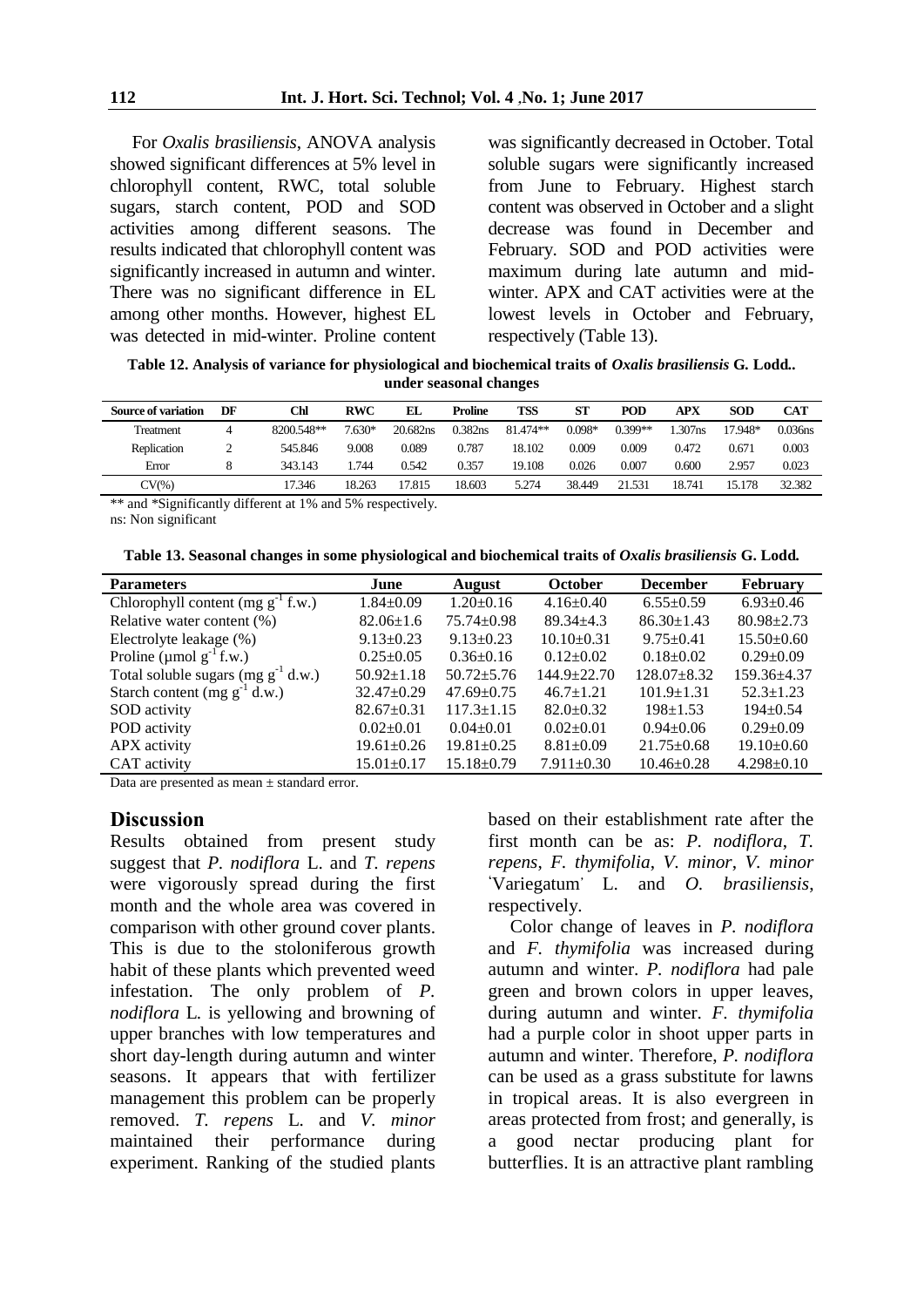over boulders or the edges of hanging baskets. It also can tolerate drought and flooding. Results showed that leaf chlorophyll content of *P. nodiflora* was more affected by low temperatures. Decrease in chlorophyll content due to low temperature has been also reported in *Poa pratensis* L., *Roegneria thoroldiana* and *Elymus nutans*, the major reason was decreased stability of the chloroplast during stress and disturbance in the chlorophyll later (Yan et al., 2007).

There are not so many reports on the effect of low temperature upon seasonal changes on chlorophyll content of these ground cover plants. At cold months (15- 20  $\degree$ C), there was also an increase in the chlorophyll content in two species of *Vinca*, *T*. *repens*, *O. brasiliensis* and *F. thymifolia*.

In the current study, the highest proline content was found in *F. thymifolia* Desf. in mid-summer and mid-winter, while other ground cover plants were not shown significant differences for their proline contents.

The EL method is a god estimate for predictive capability of low temperature survival. Among different months, EL of *F*. *thymifolia* leaves was lowest in August.

The most damage to the cell membrane of *Vinca minor* 'Variegatum' L. was observed in February. In addition, *T. repens* L. was exhibited the highest EL in October. Therefore, it appears that *F*. *thymifolia* is more tolerant to higher temperatures compared to low and freezing temperatures during experiment. While, *Vinca minor* ٬Variegatum٫ L. and *T. repens* L. showed more sensitivity with low temperatures in autumn and winter.

Antioxidant enzymes showed various patterns during seasonal changes. No difference in SOD and GPX activities were found from June to August. However, SOD activity in *T. repens* and *P. nodiflora* were more than that in other plants.

GPX activity of *T. repens* increased from August to February. CAT activity was fluctuated in response to seasonal changes in ground cover plants. It appears that antioxidant enzyme activity was more affected during autumn and winter times compared to warm seasons. CAT Activity was notably decreased in all studied plants in October, while it was increased in *Frankenia*, *Oxalis* and *Phyla*.

Temperature plays a key role in the accumulation and mobilization of carbohydrates in plants. Soluble sugar levels were notably increased in *Phyla* from June to December and then were decrease in February, while starch levels were decreased from June to August. Evidence suggests that soluble sugars, such as sucrose and oligosaccharides of the raffinose family, in combination with heat stable proteins play a determinant role in stress tolerance by protecting proteins and membranes against freezing-induced denaturation (Gusta et al., 1996).

In all studied plants, soluble sugar levels were enhanced by increasing temperature. Reducing sugar and starch levels of *T. repens* leaves were decreased in midautumn.

During the autumn, as plant growth slows in response to low temperatures and short days (Boller and Nosberger, 1983), carbon (C) is not utilized and thereby accumulates in carbohydrate form in the stolons and roots of *T. repens* L. (Baur-Höch, Machler and Nosberger, 1990). Approximately 10% of assimilated C is invested in long-term storage in roots and stolons. These C compounds serve as a C source during periods when respiration exceeds photosynthesis (Danckwerts and Gordon, 1989). Bӧller and Nӧsberger (1983) found that although the stolons contain the highest amount of accumulated non-structural carbohydrates, the relative increase in non-structural carbohydrate content of the roots is highest when temperature and photoperiod are decreased. Therefore, it seems that the roots are an important C sink in *T. repens* L. in autumn and winter. Frankow -Lindberg (2001)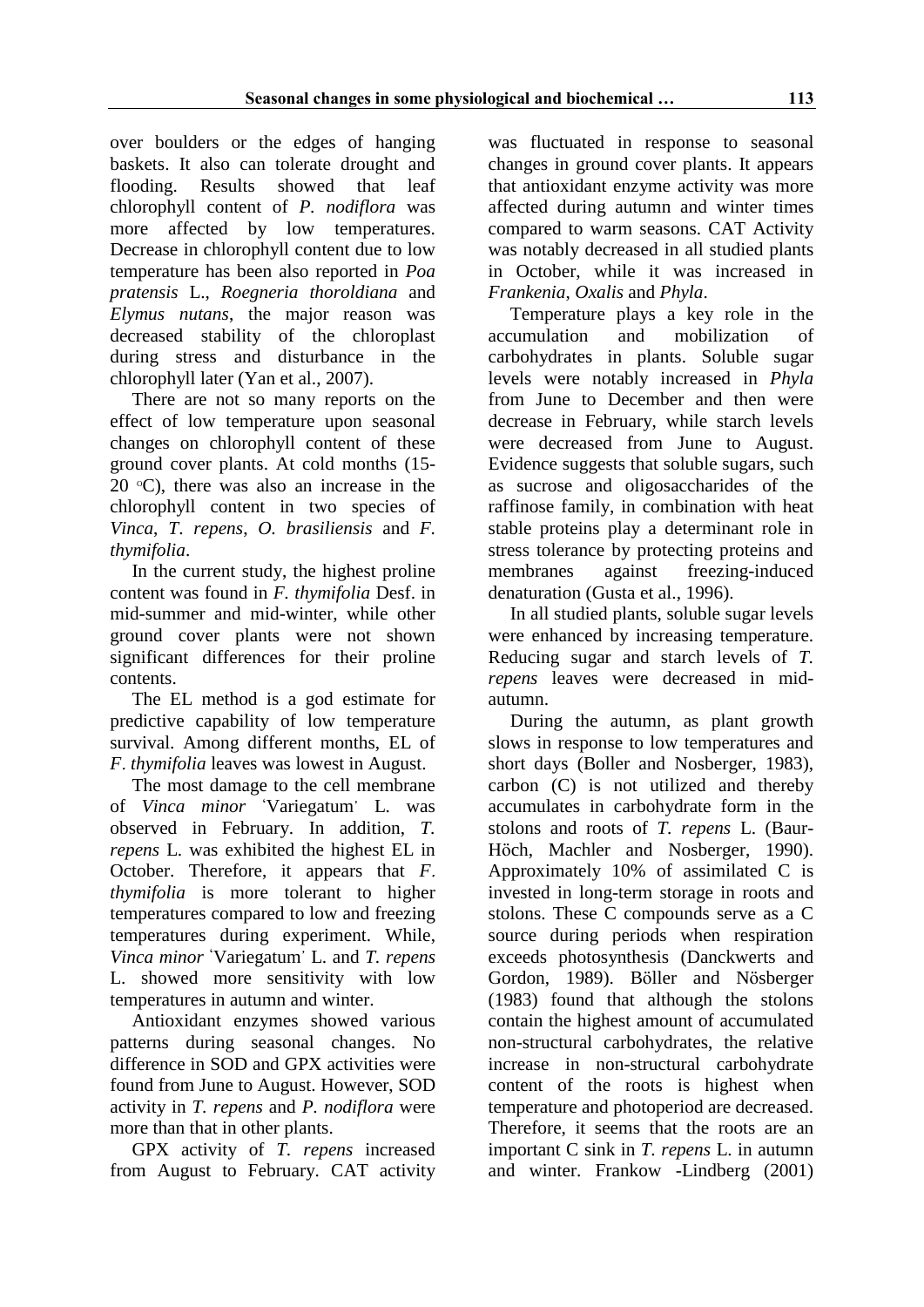found that white clover plants adapted to an environment with long overwintering periods have slower rates of C reserve utilization at low positive temperatures compared with plants of a more southern origin. They stated that the cultivars that adapted to sub-lethal frosts were able to conserve total non-structural carbohydrate (TNC) concentration in both stolons and roots when exposed to frequent sub-lethal frosts. On the other hand TNC concentration does not preserve in those parts of non-adapted cultivars. Similar studies were conducted on bermudagrass (Macolino et al. 2010; Schiavon et al., 2016). They concluded that there was positive correlation between water-soluble carbohydrates and winter survival of bermudagrass cultivars.

In conclusion, *T. repens*, *V. minor*, *F. thymifolia* and *P. nodiflora* can be recommended for cultivation in Shiraz green spaces and the same conditions elsewhere. *V. minor* 'Variegatum' was very sensitive to seasonal changes.

#### **Acknowledgments**

The authors would like to thank Mr. H.R. Satari at the Eram Botanical Garden, for his kindly help and support.

#### **References**

- 1. Acar C, Var M. 2001. A study on the adaptations of some natural ground cover plants and on their implications in landscape architecture in the ecological conditions of trabzon. Turkish Journal of Agriculture and Forestry 25, 235-245.
- 2. Ashraf M, Foolad M.R. 2007. Roles of glycinebetaine and proline in improving plant abiotic stress resistance. Environmental and Experimental Botany 59, 206-216.
- 3. Baur-Hӧch B, Mächler F, Nӧsberger J. 1990. Effect of carbohydrate demand on the remobilization of starch in stolons and roots of white clover (*Trifolium repens* L.) after defoliation. Journal of Experimental Botany 41, 573-578.
- 4. Beauchamp C, Fridovich I. 1971. Superoxide dismutase: Improved assays and an assay

applicable to acrylamide gels. Analytical Biochemistry 44, 276-287.

- 5. Britz S, Hungerford J, Lee D.R. 1985. Photoperiodic regulation of photosynthate partitioning leave of *Digitaria dacumbens* Stent. Plant Physio l78, 710-4.
- 6. Buysse J, Merckx R. 1993. An improved colorimetric method to quantify sugar content of plant tissue. Journal of Experimental Botany 44, 1627-1629.
- 7. Bӧller B, Nӧsberger J. 1983. Effects of temperature and photoperiod on stolon characteristics, dry matter partitioning, and nonstructural carbohydrate concentration of two white clover ecotypes. Crop Science 23, 1057- 1062.
- 8. Chance B, Maehly A.C. 1955. Assay of catalase and peroxidases. Methods in Enzymology. 2, 764-765.
- 9. Danckwerts J.E, Gordon A.J. 1989. Long-term partitioning, storage and remobilization of  ${}^{14}C$ assimilated by *Trifolium repens* (cv. Blanca). Annals of Botany 64, 533-544.
- 10. Dou J, Zhou S.U, Xu Z.F. 2004. Tropical native ground cover plants resources of southern Yunnan and their sustainable use in landscape. Journal of Zhejiang Forestry College 1, 54-61.
- 11. Dubois M, Gilles K.A, Hamilton J.K, Rebers, P.A, Smith F. 1956. Colorimetric method for determination of sugar and related substances. Analytical Chemistry 28, 350–356.
- 12. Easton C.L, Kleindorfer S. 2009. Effects of salinity levels and seed mass on germination in Australian species of *Frankenia* L. (Frankeniaceae). Environmental and Experimental Botany 65, 345-352.
- 13. Frankow -Lindberg B.E. 2001. Adaptation to winter stress in nine white clover populations: changes in non-structural carbo-hydrates during exposure to simulated winter conditions and 'Spring' regrowth potential. Annals of Botany 88, 745-751.
- 14. Ghahreman A. 2000. Final report of plant cover study program and floristic of Kish Island. Kish Island, pp. 205.
- 15. Ghani A, Azizi M, Tehranifar A. 2010. Potential evaluating of five ornamental species of wild *Achillea* cultivated under Mashhad climate. Iran Horticultural Science Journal (Agriculture Science and Industry) 32, 25-31.
- 16. Gil R, Bautista I, Boscaiu M, Lidón A, Wankhade S, Sánchez H, Llinares J, Vicente O.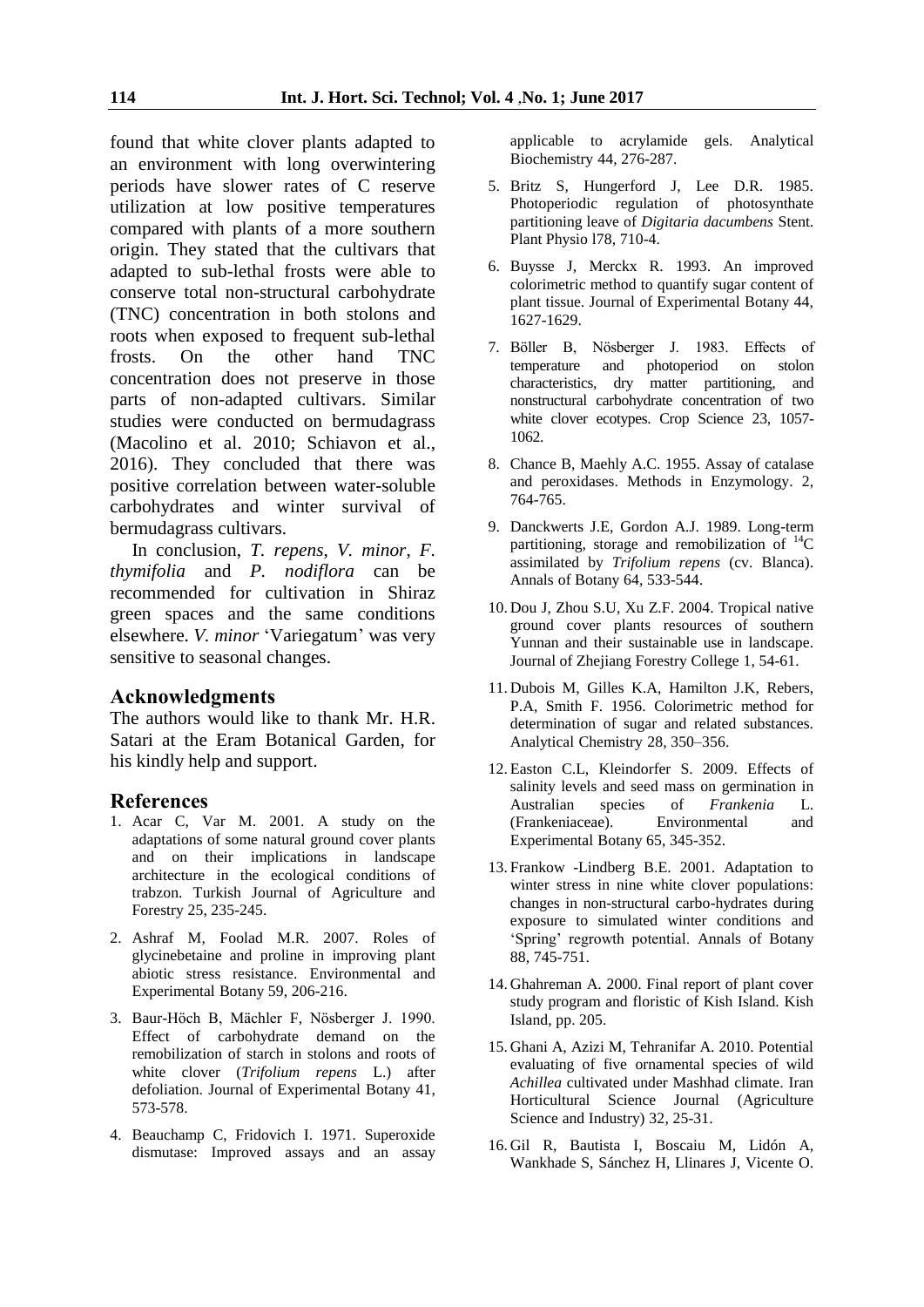2014. Responses of five Mediterranean halophytes to seasonal changes in environmental conditions. AoB Plants 6.

- 17. Gusta L.V, Wilen R.W, Fu P. 1996. Lowtemperature stress tolerance: The role of abscisic acid, sugars, and heat-stable proteins. HortScience 31, 39-46.
- 18. Hoekstra F.A, Golovina E.A, Buitink J. 2001. Mechanisms of plant desiccation tolerance. Trends in Plant Science 6, 431-438.
- 19. Huner N.P.A, Krol M, Williams J.P, Maissan E. 1988. Overwintering periwinkle (*Vinca minor* L.) exhibits increased. Plant Physiology 87, 721-726.
- 20. Khedr A.A, Abbas M.A, Abdel Wahid A.A, Quick W.P, Abogadallah G.M. 2003. Proline induces the expression of salt-stress-responsive proteins and may improve the adaptation of *Pancratium maritimum* L. to salt-stress. Journal of Experimental Botany 45, 2553-2562.
- 21. Kirtikar K.R, Basu B.D. 1975. In: Indian medicinal plants, 2nd ed. Jayeed Press, New Delhi 3, 1916 -1917.
- 22. Ksouri R, Megdiche W, Debez A, Falleh H, Grignon C, Abdelly C. 2007. Salinity effects on polyphenol content and antioxidant activities in leaves of the halophyte *Cakile maritima*. Plant Physiology and Biochemistry 45, 244-249.
- 23. Mächler F, Nӧsberger J. 1977. Effect of light intensity and temperature on apparent photosynthesis of altitudinal ecotypes of *Trifolium repens* L. Oecologia 31, 73-78.
- 24. Macolino S, Serena M, Leinauer B, Ziliotto U. 2010. Preliminary findings on the correlation between water soluble carbohydrate content in stolons and first year green-up of seeded bermudagrass cultivars. HortTechnology 20, 758-776.
- 25. McCready R.M, Guggolz J, Silviera V, Owens H.S. 1950. Determination of starch and amylase in vegetables. Analytical Chemistry 22, 1156–1158.
- 26. Montague T, Kjelgren R.K, Rupp L. 2000. Surface energy balance affects gas exchange and growth of two irrigated landscape tree species in an arid climate. Journal of the American Society for Horticultural Science 125, 299-309.
- 27. Nakano Y, Asada K. 1981. Hydrogen peroxide is scavenged by ascorbate-specific peroxidase in spinach chloroplast. Plant and Cell Physiology 22, 867-880.
- 28. Naz S, Ahmad S, Rasool S.A, Sayeed. S.A, Siddiqi R. 2006. Antibacterial activity directed

isolation of compounds from *Onosma hispidium*. Microbial Resolution 161, 43-48.

- 29. Pittenger D.R, Shaw D.A, Hode D.R, Holt D.B. 2001. Responses of landscape ground covers to minimum irrigation. Journal of Environmental Horticulture 19, 78-84.
- 30.Ravikanth V, Ramesh P, Diwan P.V, Venkateswarlu Y. 2000. Halleridone and Hallerone from *Phyla nodiflora* (L.) Greene. Biochemical Systematic Ecology 28, 905-906.
- 31. Saadalla M.M, Shanahan J.F, Quick J.S. 1990. Heat tolerance in winter wheat: I. Hardening and genetic effects on membrane thermostability. Crop Science 30, 1243-1247.
- 32. Saini R.S, Sharme K.D, Dhankhar O.P, Kaushik R.A. 2001. Laboratory manual of analytical techniques in horticulture. India: Agrobios 49-50.
- 33. Sairam R.K, Rao K.V, Srivastava G.C. 2002. Differential response of wheat genotypes to long term salinity stress in relation to oxidative stress, antioxidant activity and osmolyte concentration. Plant Science 163, 1037-1046.
- 34. Samieiani E, Ansari H. 2014. Drought Stress Impact on Some Biochemical and Physiological Traits of 4 Ground covers (*Lolium perenne*, *Potentilla spp*, *Trifolium repens* and *Frankinia spp*) with Potential Landscape Usage. Journal of Periodontology 4, 53-60.
- 35. Schiavon M, Macolino S, Leinauer B, Ziliotto U. 2016. Seasonal changes in carbohydrate and protein content of seeded bermudagrasses and their effect on spring green-up. Journal of Agronomy and Crop Science 202, 151-160.
- 36. Shooshtarian S, Salehi H. 2011. Physiological and ecological investigation on adaption of some ground cover plants as turfgrass alternatives in arid landscape region of Kish Island during cool season. African Journal of Agricultural Research 7, 546-554.
- 37. Shooshtarian S, Tehranifar A. 2010. The study of application of xerophile ground cover plants in urban landscape of Mashhad. Journal of Mashhad Pazhoohi 1, 92-105.
- 38. Terblanche F.C, Kornelius G. 1996. Essential oil constituents of the genus *Lippia* (Verbenaceae) – A literature review. Journal of Essential Oil Research 8, 471-485.
- 39. Udomchalothorn T, Maneeprasobsuk S, Bangyeekhun E, Boon-Long P, Chadchawan S. 2009. The role of the bifunctional enzyme, fructose-6-phosphate-2-kinase/fructose-2, 6 bisphosphatase, in carbon partitioning during